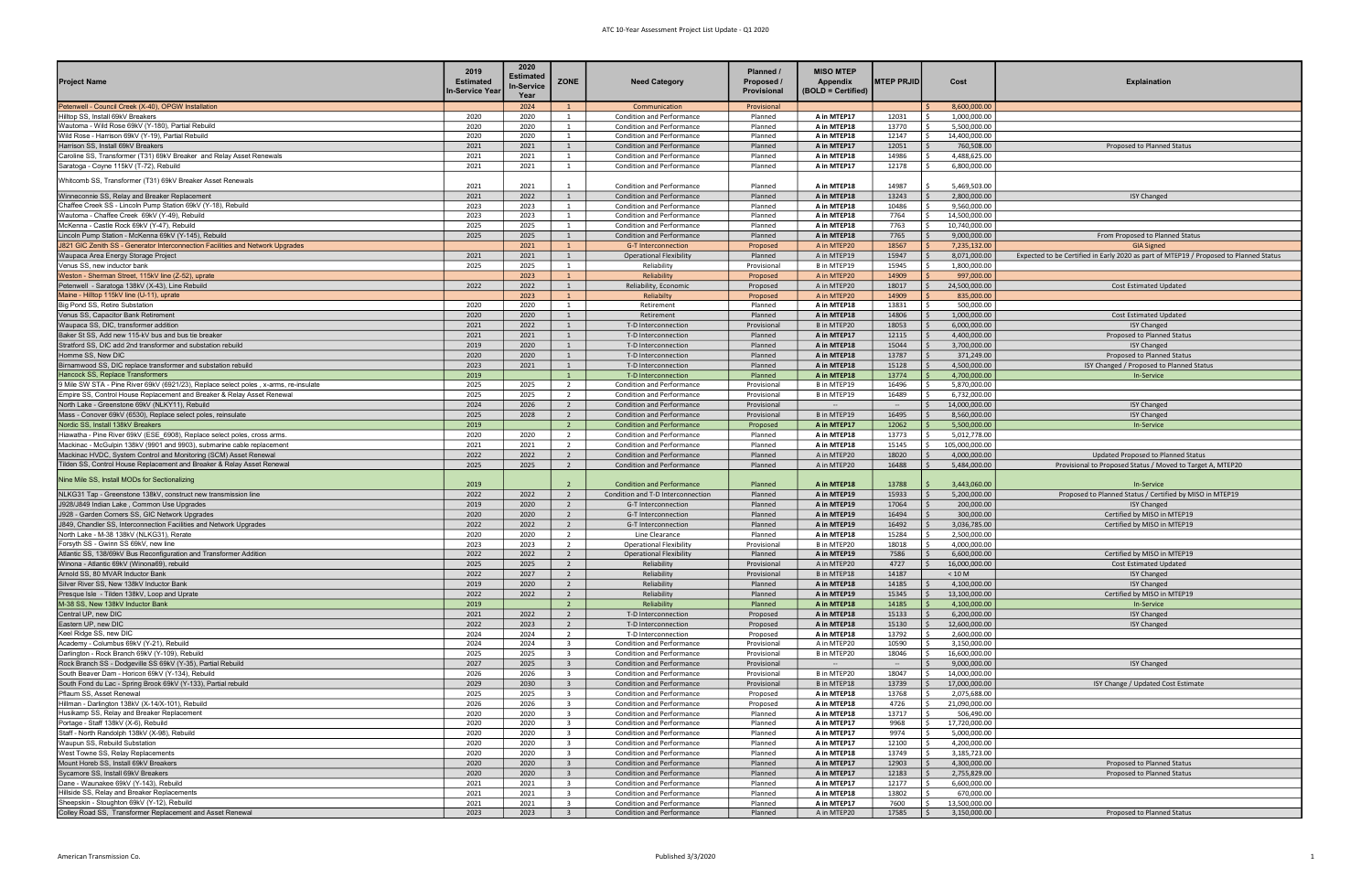## ATC 10-Year Assessment Project List Update - Q1 2020

| <b>Project Name</b>                                                                                                                                | 2019<br><b>Estimated</b><br>n-Service Year | 2020<br><b>Estimated</b><br>In-Service<br>Year | <b>ZONE</b>                                        | <b>Need Category</b>                                                 | Planned /<br>Proposed /<br>Provisional | <b>MISO MTEP</b><br>Appendix<br>(BOLD = Certified) | <b>MTEP PRJID</b> | Cost                                      | <b>Explaination</b>                                                          |
|----------------------------------------------------------------------------------------------------------------------------------------------------|--------------------------------------------|------------------------------------------------|----------------------------------------------------|----------------------------------------------------------------------|----------------------------------------|----------------------------------------------------|-------------------|-------------------------------------------|------------------------------------------------------------------------------|
| Boscobel - Lone Rock 69kV (Y-124), Rebuild                                                                                                         | 2019                                       |                                                | $\overline{3}$                                     | <b>Condition and Performance</b>                                     | Planned                                | A in MTEP16                                        | 7583              | 32,500,000.00<br>  \$                     | In-Service                                                                   |
| Kilbourn SS, Bus Reconfiguration and Relay Replacement                                                                                             | 2019                                       |                                                | $\mathbf{R}$                                       | <b>Condition and Performance</b>                                     | Planned                                | A in MTEP18                                        | 13789             | 6,900,000.00                              | In-Service                                                                   |
| <b>Nelson Dewey SS, Transformer Addition and Asset Renewal</b>                                                                                     | 2019                                       |                                                | 3 <sup>2</sup>                                     | <b>Condition and Performance</b>                                     | Planned                                | A in MTEP16                                        | 9961              | 5,375,625.00                              | In-Service                                                                   |
| Blount - East Campus, 69kV, (6907), underground cable replacement<br>J584 GIC Jordan SS, Generator Interconnection Facilities and Network Upgrades | 2021                                       | 2020<br>2021                                   | $\overline{3}$<br>$\overline{3}$                   | Damage<br>G-T Interconnection                                        | Planned                                | A in MTEP20<br>A in MTEP19                         | 18848<br>16493    | 9,000,000.00<br>6,200,000.00              |                                                                              |
| 1855 GIC Ebenezer SS - Generator Interconnection Facilities and Network Upgrades                                                                   |                                            | 2020                                           | $\overline{3}$                                     | <b>G-T Interconnection</b>                                           | Proposed<br>Planned                    | A in MTEP20                                        | 18655             | 5,526,333.00                              | <b>GIA Signed</b><br><b>GIA Signed</b>                                       |
| 1870/J871 MPFCA Highland SS, Generator Interconnection Facilities                                                                                  | 2020                                       | 2020                                           | $\overline{\mathbf{3}}$                            | G-T Interconnection                                                  | Planned                                | A in MTEP20                                        | 17525             | 5,524,756.00                              | Proposed to Planned / Moved to Target A, MTEP20 / Cost Estimated Updated     |
| J870/J871 MPFCA Highland SS, Generator Network Upgrades                                                                                            |                                            | 2021                                           | 3                                                  | <b>G-T Interconnection</b>                                           | Planned                                | A in MTEP20                                        | 17525             | 16,655,765.00                             | Proposed to Planned / Moved to Target A, MTEP20 / Cost Estimated Updated     |
| 1870 GIA Highland SS Interconnection Facilities                                                                                                    |                                            | 2020                                           | $\mathbf{R}$                                       | <b>G-T Interconnection</b>                                           | Planned                                | A in MTEP20                                        | 18849             | 230,118.00                                | <b>GIA Signed</b>                                                            |
| 1807 GIC Falcon SS Addition - Generator Interconnection Facilities and Network Upgrades                                                            |                                            | 2021                                           | $\overline{\mathbf{3}}$                            | <b>G-T Interconnection</b>                                           | Planned                                | A in MTEP20                                        | 18566             | 870,186.00                                | <b>GIA Signed</b>                                                            |
| Gran Grae SS, Install a second 161/69kV transformer                                                                                                | 2026                                       | 2026                                           | $\overline{\mathbf{3}}$                            | Reliability                                                          | Provisional                            | $\sim$                                             | $\sim$            | 8,200,000.00                              |                                                                              |
| Cardinal SS - Blount SS 138kV, construct                                                                                                           | 2031                                       | 2031                                           | $\overline{\mathbf{3}}$                            | <b>Reliability</b>                                                   | Provisional                            | C.                                                 | 1730              | 109,000,000.00                            | <b>ISY Changed</b>                                                           |
| West Middleton SS - Stagecoach SS 69kV (6927), Partial Rebuild                                                                                     | 2023                                       | 2023                                           | $\overline{\mathbf{3}}$                            | Reliability                                                          | Proposed                               | A in MTEP20                                        | 12175             | 2,800,000.00                              |                                                                              |
| Portage SS - Columbia SS 138kV (X-13/X-20), rebuild existing double circuit<br>Portage - Trienda 138kV (X-67), uprate                              | 2024<br>2020                               | 2024<br>2020                                   | $\overline{\mathbf{3}}$<br>$\overline{\mathbf{3}}$ | Reliability<br>Reliability                                           | Proposed<br>Planned                    | A in MTEP19<br>A in MTEP14                         | 4730<br>1624      | 10,000,000.00<br>2,000,000.00             | Certified by MISO in MTEP19                                                  |
| Huiskamp SS - Waunakee SS (Y-132), Switch Replacement                                                                                              | 2019                                       |                                                | $\overline{\mathbf{3}}$                            | Reliability                                                          | Planned                                | A in MTEP18                                        | 13824             | 288,500.00<br>-Ś                          | In-Service                                                                   |
| Spring Valley SS - North Lake Geneva SS 138kV, Construct                                                                                           | 2019                                       |                                                | $\overline{\mathbf{3}}$                            | Reliability                                                          | Planned                                | A in MTEP14                                        | 3808              | 70,500,000.00                             | In-Service                                                                   |
| Cardinal SS - Hickory Creek SS 345kV, Line Construction                                                                                            | 2023                                       | 2023                                           | $\overline{\mathbf{3}}$                            | Reliability, Economic and Policy                                     | Planned                                | A in MTEP11                                        | 3127              | 492,200,000.00<br>S.                      |                                                                              |
| <b>Klondike SS, New DIC</b>                                                                                                                        |                                            | 2020                                           | $\overline{\mathbf{3}}$                            | T-D Interconnection                                                  | Proposed                               | A in MTEP19                                        | 14906             | 1,000,000.00                              |                                                                              |
| Portage Industrial Park SS, DIC, replace transformers and substation rebuild                                                                       | 2021                                       | 2021                                           | $\overline{\mathbf{3}}$                            | T-D Interconnection                                                  | Planned                                | A in MTEP18                                        | 15127             | 3,000,000.00<br>S.                        | Proposed to Planned Status                                                   |
| Green County, new DIC                                                                                                                              | 2022                                       | 2022                                           | $\overline{3}$                                     | T-D Interconnection                                                  | Proposed                               | A in MTEP18                                        | 15129             | 3,971,154.00                              | Cost Estimated Updated                                                       |
| Barneveld SS, DIC, new substation                                                                                                                  | 2023                                       | 2023                                           | $\overline{\mathbf{3}}$                            | T-D Interconnection                                                  | Proposed                               | A in MTEP20                                        | 18052             | 9,221,000.00<br>Ŝ.                        | Provisional to Proposed / Moved to Target A, MTEP20 / Cost Estimated Updated |
| Dam Heights SS, DIC and new radial line<br>Koshkonong SS, new DIC                                                                                  | 2020<br>2020                               | 2020<br>2020                                   | $\overline{\mathbf{3}}$<br>$\overline{\mathbf{3}}$ | T-D Interconnection<br>T-D Interconnection                           | Planned<br>Planned                     | A in MTEP18                                        | 15045<br>14905    | 3,300,000.00<br>1,000,000.00<br>Š.        |                                                                              |
| Muscoda SS, DIC add 2nd transformer and substation rebuild                                                                                         | 2020                                       | 2020                                           | $\overline{\mathbf{3}}$                            | T-D Interconnection                                                  | Planned                                | A in MTEP18<br>A in MTEP18                         | 15124             | 3,300,000.00                              |                                                                              |
| Milton Lawns SS, DIC add 2nd transformer and line breakers                                                                                         | 2021                                       | 2021                                           | $\overline{\mathbf{3}}$                            | T-D Interconnection                                                  | Planned                                | A in MTEP18                                        | 15131             | 3,000,000.00                              |                                                                              |
| Northern Lights Substation, new T-D Interconnection                                                                                                | 2021                                       | 2021                                           | $\overline{\mathbf{3}}$                            | T-D Interconnection                                                  | Planned                                | A in MTEP17                                        | 12346             | 26,000,000.00                             | Proposed to Planned Status                                                   |
| <b>Naterloo SS, new DIC</b>                                                                                                                        |                                            | 2021                                           | $\overline{3}$                                     | T-D Interconnection                                                  | Planned                                | A in MTEP19                                        | 14906             | 2,700,000.00                              |                                                                              |
| Stiles SS - West Marinette SS (M117/L142), OPGW Installation                                                                                       | 2023                                       | 2023                                           | $\overline{4}$                                     | Communication                                                        | Planned                                | A in MTEP19                                        | 15936             | 5,275,932.00                              | Certified by MISO in MTEP19                                                  |
| Bayport SS - Pioneer SS 138kV, rebuild as a double-circuit                                                                                         | 2021                                       | 2022                                           | $\overline{4}$                                     | <b>Condition and Performance</b>                                     | Proposed                               | A in MTEP18                                        | 14706             | 51,700,000.00                             | <b>ISY Changed</b>                                                           |
| Edgewater SS - Lodestar SS 138kV (X-48/Y-31), Underground cable rebuild                                                                            | 2022                                       | 2022                                           | $\overline{4}$                                     | <b>Condition and Performance</b>                                     | Proposed                               | A in MTEP19                                        | 15925             | 11,400,000.00                             | Certified by MISO in MTEP19                                                  |
| Pioneer SS - Crivitz SS 138kV (E-83/B-2), retire 69kV and reconfigure load to 138kV                                                                | 2022<br>2023                               | 2023                                           | $\overline{4}$                                     | <b>Condition and Performance</b>                                     | Proposed                               | A in MTEP18                                        | 14926             | 20,400,000.00                             | <b>ISY Changed</b>                                                           |
| Danz Ave SW STA - University (WPS) 69kV (O-15), underground rebuild & OPGW<br><b>New Holstein SS, Install 69kV Breaker</b>                         | 2019                                       | 2023                                           | $\overline{4}$<br>$\overline{4}$                   | <b>Condition and Performance</b><br><b>Condition and Performance</b> | Proposed<br>Proposed                   | A in MTEP19<br>A in MTEP18                         | 15924<br>13791    | 14,800,000.00<br>537,221.00               | Certified by MISO in MTEP19<br>In-Service                                    |
| Manrap SS, Install 69kV Breakers                                                                                                                   | 2020                                       |                                                | $\overline{4}$                                     | <b>Condition and Performance</b>                                     | Proposed                               | A in MTEP17                                        | 12184             | 1,336,964.00                              | In-Service                                                                   |
| Cedar Ridge Wind Generation - Mullet River 138kV (X-97), Rebuild                                                                                   | 2020                                       | 2020                                           | $\overline{4}$                                     | <b>Condition and Performance</b>                                     | Planned                                | A in MTEP17                                        | 12148             | 22,800,000.00                             |                                                                              |
| -inger Road - Canal 69kV (J-10), Rebuild                                                                                                           | 2020                                       | 2020                                           | $\overline{4}$                                     | Condition and Performance                                            | Planned                                | A in MTEP16                                        | 8841              | 56,639,999.00                             |                                                                              |
| Redwood - First Ave 69kV (T-46), Replace the submarine cable                                                                                       | 2020                                       | 2021                                           | $\overline{4}$                                     | <b>Condition and Performance</b>                                     | Planned                                | A in MTEP18                                        | 8444              | 11,300,000.00                             | <b>ISY Changed</b>                                                           |
| Butte Des Morts - Sunset Point 138kV, Rebuild                                                                                                      | 2021                                       | 2021                                           | $\overline{4}$                                     | <b>Condition and Performance</b>                                     | Planned                                | A in MTEP17                                        | 12185             | 20,600,000.00                             |                                                                              |
| Cloverleaf SS, Replace Dead End and Switches                                                                                                       | 2021                                       | 2021                                           | $\overline{4}$                                     | Condition and Performance                                            | Planned                                | A in MTEP18                                        | 13728             | 1,062,784.00<br>Ŝ.                        |                                                                              |
| Erdman SS, Transformer and Breaker Asset Renewal                                                                                                   | 2021                                       | 2021                                           | $\overline{4}$                                     | <b>Condition and Performance</b>                                     | Planned                                | A in MTEP19                                        | 15931             | 7,000,000.00                              | Certified by MISO in MTEP19                                                  |
| Shoto SS, Transformer (T1) and Breaker Asset Renewal                                                                                               | 2021                                       | 2022                                           | $\overline{4}$                                     | <b>Condition and Performance</b>                                     | Planned                                | A in MTEP18                                        | 14988             | 5,700,000.00<br><b>S</b>                  | <b>ISY Changed</b>                                                           |
| Edgewater SS, Bus Reconfiguration                                                                                                                  | 2022                                       | 2022                                           | $\overline{4}$                                     | Condition and Performance                                            | Planned                                | A in MTEP18                                        | 13756             | 9,800,000.00                              |                                                                              |
| Finger Rd - Danz 69kV (L-64), Rebuild                                                                                                              | 2022                                       | 2022                                           | $\overline{4}$                                     | <b>Condition and Performance</b>                                     | Planned                                | A in MTEP18                                        | 12141             | 4,230,000.00                              |                                                                              |
| Hwy V - Finger Rd 69kV (U-47), Rebuild                                                                                                             | 2022                                       | 2022                                           | $\overline{4}$                                     | Condition and Performance                                            | Planned                                | A in MTEP18                                        | 12140             | 1,520,000.00<br>-Ś                        |                                                                              |
| lew Holstein - Custer 69kV (P-68), Rebuild<br>Nesmark SS, Relay and Breakers                                                                       | 2022<br>2022                               | 2022<br>2022                                   | $\overline{4}$                                     | Condition and Performance<br>Condition and Performance               | Planned                                | A in MTEP18<br>A in MTEP18                         | 7584<br>13747     | l \$<br>27,000,000.00<br>Ŝ.<br>811,572.00 |                                                                              |
| Morgan SS, Breaker Asset Renewal and Facility Upgrades                                                                                             | 2023                                       | 2022                                           | $\overline{4}$                                     | <b>Condition and Performance</b>                                     | Planned<br>Planned                     | A in MTEP20                                        | 16606             | 5,000,000.00                              | <b>ISY Changed</b>                                                           |
| Pulliam SS, Transformer Retirement and Bus Reconfiguration                                                                                         | 2022                                       | 2022                                           | $\overline{4}$                                     | Condition and Performance                                            | Planned                                | A in MTEP20                                        | 15930             | 3,260,000.00                              |                                                                              |
| Finger Road SW STA - Wesmark 69kV (FIRY11), Rebuild                                                                                                | 2023                                       | 2023                                           | $\overline{4}$                                     | Condition and Performance                                            | PLanned                                | A in MTEP18                                        | 12134             | 14,400,000.00                             |                                                                              |
| Glenview SS, Transformer Retirement and Breaker & Relay Asset Renewal                                                                              | 2023                                       | 2023                                           | $\overline{4}$                                     | Condition and Performance                                            | Planned                                | A in MTEP20                                        | 18019             | 4,799,000.00                              |                                                                              |
| Nesmark - Rapids 69kV (R-44), Rebuild                                                                                                              | 2024                                       | 2024                                           | $\overline{4}$                                     | Condition and Performance                                            | Planned                                | A in MTEP18                                        | 12135             | 21,500,000.00                             |                                                                              |
| Oak St - Hwy V 69kV (Z-26), Rebuild                                                                                                                | 2025                                       | 2025                                           | $\overline{4}$                                     | Condition and Performance                                            | Planned                                | A in MTEP18                                        | 12137             | 9,000,000.00                              |                                                                              |
| Caldron Falls - Goodman 69kV (J-88), Rebuild                                                                                                       | 2020                                       |                                                | $\overline{4}$                                     | <b>Condition and Performance</b>                                     | Planned                                | A in MTEP16                                        | 9977              | 25,206,000.00                             | In-Service                                                                   |
| Forest Junction SS, Relieve Market Congestion<br>1886 GIC Kewaunee SS, Interconnection Facilities and Network Upgrades                             | 2020<br>2020                               | 2020<br>2020                                   | $\overline{4}$<br>$\overline{4}$                   | Economic<br>G-T Interconnection                                      | Planned<br>Planned                     | A in MTEP18<br>A in MTEP20                         | 16164<br>17526    | 1,300,000.00<br>2,300,000.00              | Proposed to Planned Status<br>GIA Signed / Proposed to Planned Status        |
| 1505 GIC Apollo SS, Generator Interconnection and Network Facilities                                                                               | 2021                                       | 2021                                           | $\overline{4}$                                     | G-T Interconnection                                                  | Planned                                | A in MTEP18                                        | 14925             | 8,300,000.00                              |                                                                              |
| lowards Grove SS - Erdman SS 138kV, new line                                                                                                       | 2026                                       | 2026                                           | $\overline{4}$                                     | Reliability                                                          | Provisional                            | B in MTEP20                                        | 18568             | 25,000,000.00                             |                                                                              |
| ost Dauphin - Red Maple 138kV (Q-147), uprate                                                                                                      |                                            | 2023                                           | $\overline{4}$                                     | Reliability                                                          | Proposed                               | A in MTEP21                                        | 14964             | 635,000.00                                |                                                                              |
| Ellinwood SS, Upgrade 138kV Bus                                                                                                                    | 2019                                       |                                                | $\overline{4}$                                     | Reliability                                                          | Proposed                               | A in MTEP17                                        | 12103             | 2,400,000.00                              | In-Service                                                                   |
| Edgewater SS - Erdmann SS 69kV (Y-31), rerate                                                                                                      | 2020                                       | 2020                                           | $\overline{4}$                                     | Reliability                                                          | Planned                                | A in MTEP18                                        | 13824             | 2,350,000.00<br>-Ś                        |                                                                              |
| Pulliam SS, Install redundant bus differential                                                                                                     | 2020                                       | 2021                                           | $\overline{4}$                                     | Reliability                                                          | Planned                                | A in MTEP18                                        | 13727             | 1,900,000.00                              | <b>ISY Changed</b>                                                           |
| 20th Street SS, Install two 138kV 8.16 MVAR Capacitor Banks                                                                                        | 2020                                       | 2021                                           | $\overline{4}$                                     | Reliability                                                          | Planned                                | A in MTEP19                                        | 14908             | 2,500,000.00                              | ISY Change / Updated Cost Estimate                                           |
| Huebner SS, Install two 138kV 8.16 MVAR Capacitor Banks                                                                                            | 2021<br>2022                               | 2021<br>2022                                   | $\overline{4}$<br>$\overline{4}$                   | Reliability<br>Reliability                                           | Planned<br>Planned                     | A in MTEP19                                        | 14908<br>13832    | 2,400,000.00<br>80,000.00<br>-Ś           | Certified by MISO in MTEP19                                                  |
| Riverside SS, Bus Uprate<br>orest Junction SS, Install 25 MVAR Inductor                                                                            | 2019                                       |                                                | $\overline{4}$                                     | Reliability                                                          | Planned                                | A in MTEP18<br>A in MTEP17                         | 7581              | 1,800,000.00                              | In-Service                                                                   |
| Sheboygan County SS, DIC, substation rebuild                                                                                                       | 2022                                       | 2022                                           | $\overline{4}$                                     | T-D Interconnection                                                  | Provisional                            | B in MTEP20                                        | 18051             | 8,000,000.00                              |                                                                              |
| 30th Avenue SS, DIC, replace transformer                                                                                                           | 2020                                       | 2020                                           | $\overline{4}$                                     | T-D Interconnection                                                  | Planned                                | A in MTEP18                                        | 14905             | 2,200,000.00<br>-Ś                        |                                                                              |
| Ogden St SS, Network Project: Ogden St - Bayshore 69kV Line Construction                                                                           | 2020                                       | 2020                                           | $\overline{4}$                                     | T-D Interconnection                                                  | Planned                                | A in MTEP15                                        | 4732              | 10,400,000.00<br>Ŝ.                       |                                                                              |
| Packaging SS, new DIC                                                                                                                              | 2020                                       | 2020                                           | $\overline{4}$                                     | T-D Interconnection                                                  | Planned                                | A in MTEP18                                        | 15132             | 6,500,000.00                              |                                                                              |
| Bayridge SS, new T-D Interconnection                                                                                                               | 2025                                       | 2022                                           | $\overline{4}$                                     | T-D Interconnection                                                  | Planned                                | A in MTEP16                                        | 10485             | 2,000,000.00<br>S.                        | <b>ISY Changed</b>                                                           |